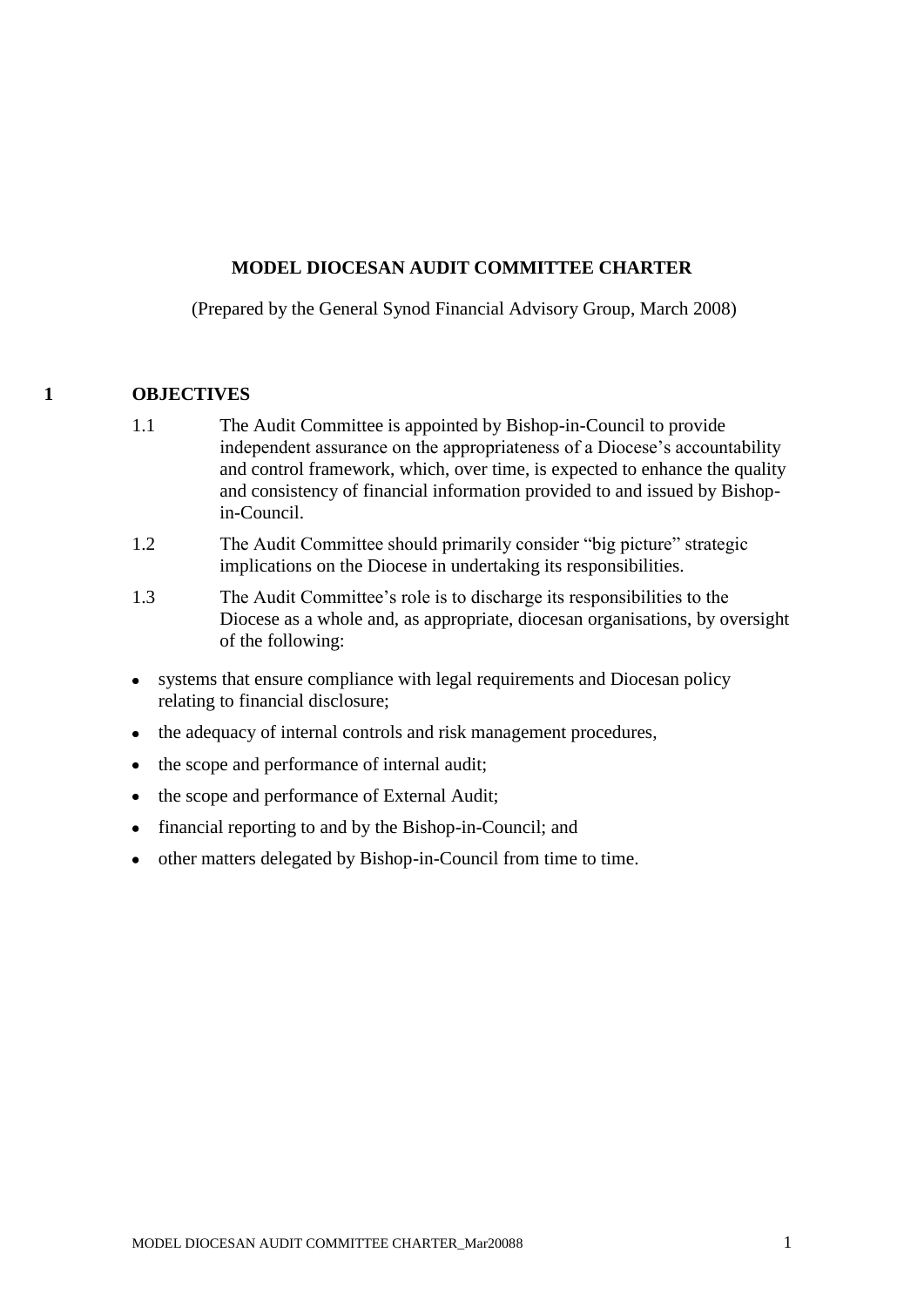# **2 MEMBERSHIP**

- 2.1 The Audit Committee will be appointed by Bishop-in-Council and will comprise not less than three, and up to five members, all of whom will be non-executive members. At least one member will be a member of Bishopin-Council.
- 2.2 None of the Bishop; Vicar General; Bishop's Registrar; Diocesan Business Manager; Diocesan Treasurer; Manager, Internal Audit; or those in a similar position in Diocesan organisations will be members of the Audit Committee.
- 2.3 Bishop-in-Council shall appoint one of the Audit Committee members to serve as the Audit Committee Chairman.
- 2.4 At least one member of the Audit Committee shall have expertise in financial reporting.
- 2.5 At least one member shall have knowledge of the legal framework of the Anglican Church of Australia, particularly the Diocese and its organisations.
- 2.6 The Diocese will provide a suitable Secretary to the Audit Committee.
- 2.7 Each member of the Audit Committee should be capable of making a valuable contribution to the Committee. It is expected that each member will obtain an understanding of the detailed responsibilities of the Committee and of the operations and business-related risks of the Diocese and its organisations.

# **3 ATTENDANCE AT MEETINGS**

- 3.1 The quorum for any Committee meeting shall be two-thirds of the members.
- 3.2 The Committee may meet as necessary to meet its obligations under this Charter, but in any event not less than three times per annum. The Committee may convene special meetings as required. Internal Audit or the External Auditor may request meetings as they consider necessary.
- 3.3 The Audit Committee may invite such other persons to its meeting, as it deems necessary however, Audit Committee members should not have a substitute representative attend on their behalf. The Manager, Internal Audit and the External Auditor should be invited to attend Audit Committee meetings.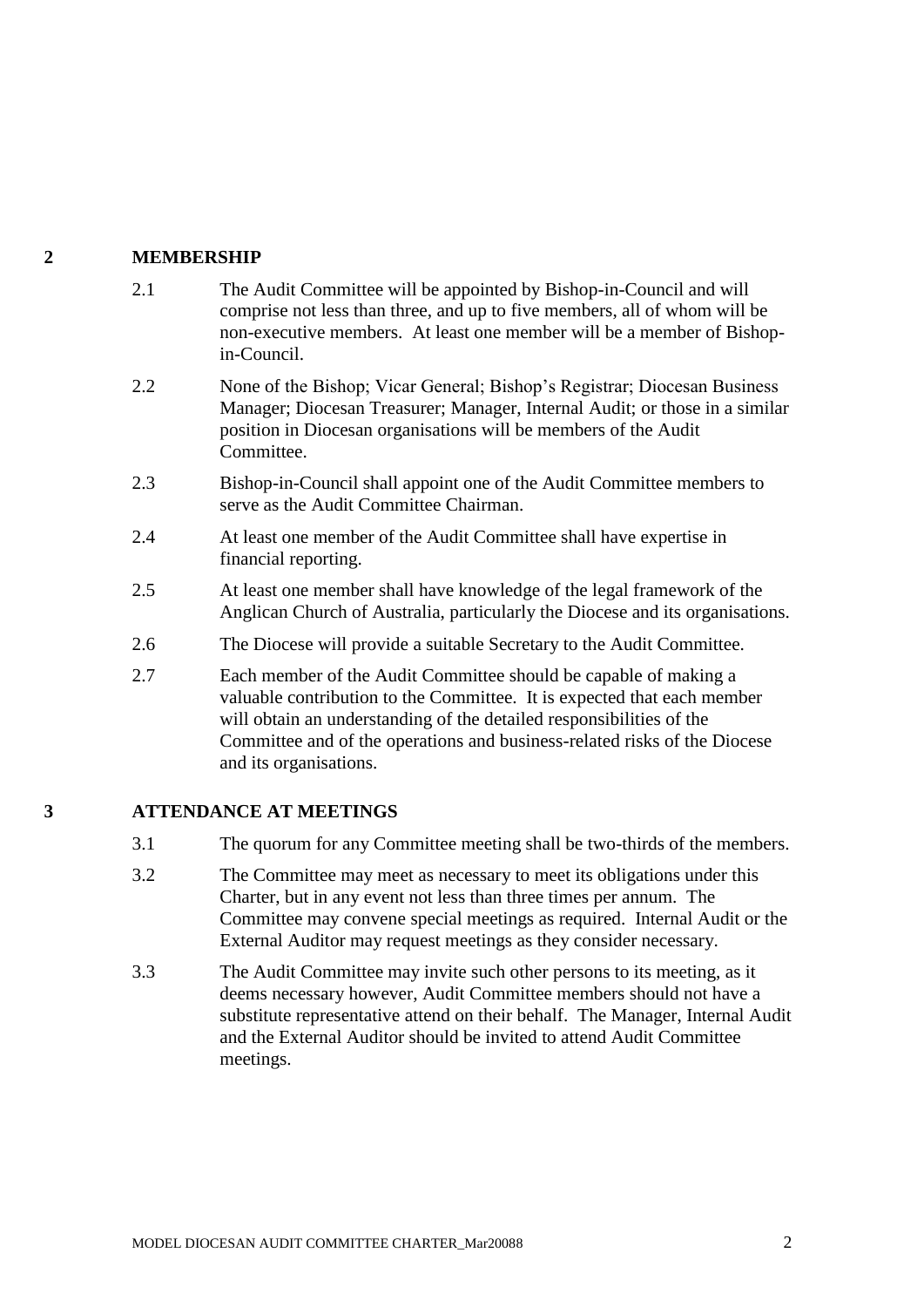3.4 The Secretary shall provide the Committee with papers in relation to agenda items at least three working days prior to the meeting. The Secretary shall attend all meetings to ensure that a record of meetings is maintained and, after approval of the Chairman of the Audit Committee, is circulated promptly to members, Bishop-in Council, the External Auditor, Internal Audit, and relevant Diocesan organisations as appropriate.

### **4 RIGHT TO ACCESS AND INFORMATION**

- 4.1 Bishop-in-Council authorises the Audit Committee, within the scope of its responsibilities, to:
- seek any information it requires from:  $\bullet$ 
	- a) any employee (and all employees are directed to co-operate with any request made by the Audit Committee); and
	- b) external parties;
- obtain outside legal or other professional advice, subject to the appropriate delegations; and
- request the attendance of Diocesan officers at meetings as appropriate.

# **5 INDEPENDENCE**

- 5.1 The Audit Committee has no executive powers in relation to the operations of a Diocese. It functions in an oversight and review role.
- 5.2 The primary responsibility for financial and other reporting, internal control and compliance with legislation, regulations and ethics within a Diocese rests with executive management.
- 5.3 The Audit Committee is directly accountable to Bishop-in-Council.
- 5.4 Members with real or perceived conflicts of interests will notify the Audit Committee as soon as these issues become apparent. Any member with an actual or perceived conflict of interest will excuse themselves from discussions at the point of decision.

# **6 DUTIES AND RESPONSIBILITIES**

#### 6.1 *Internal Control*

With respect to the internal control environment, the Committee shall: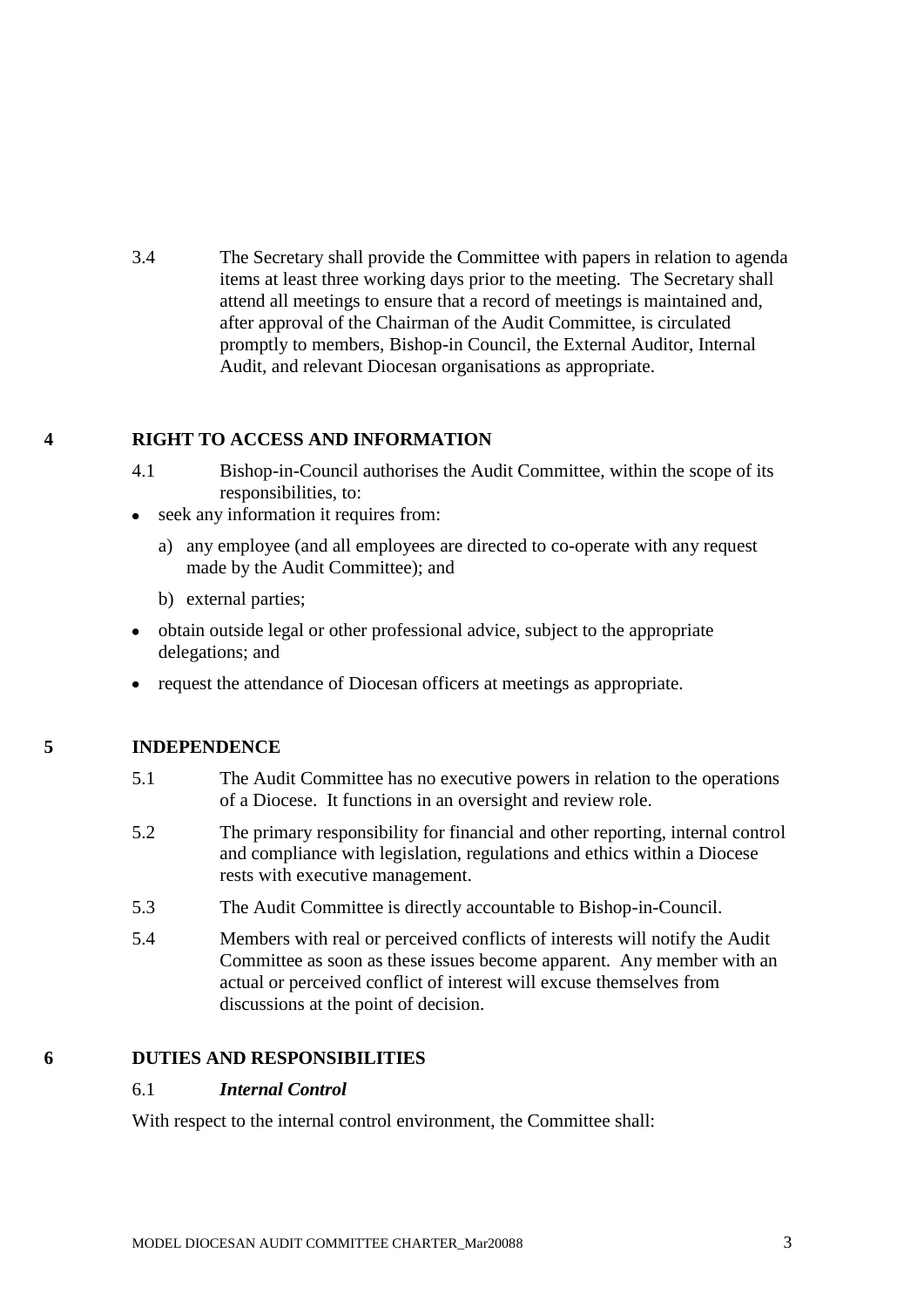- 6.1.1 evaluate whether management have maintained a sound environment for financial administration, which inter alia will include a competent financial officer, an effective Diocesan finance committee and suitably experienced independent auditors who understand their role. Where this environment does not exist, the Audit Committee should encourage change towards best practices.
- 6.1.2 evaluate whether management is providing the appropriate control environment by communicating the importance of internal control, and management of risk, including fraud risk, and ensuring that all employees have an understanding of their roles and responsibilities. This includes the oversight of controls over the engagement and conduct of external parties including contractors, advisers and outsourcing arrangements.
- 6.1.3 review management's assessment of the adequacy of internal control processes and systems and plans for business continuity and approve internal control policies and procedures.
- 6.1.4 confirm that internal control recommendations made by Internal Audit and the External Auditor have been implemented by management.
- 6.1.5 evaluate whether management have implemented appropriate systems to manage the risk of fraud, defalcation or theft.

# 6.2 *Financial Reporting*

# *General*

With respect to the control of reporting of financial information and the appreciation of risk management policies the Committee shall:

- 6.2.1 satisfy itself, in consultation with Internal Audit and the External Auditor, that management is effectively managing the current areas of financial and business risk.
- 6.2.2 consider referring to Internal Audit and the External Auditor any fraud, illegal acts, deficiencies in internal control or other similar issues that are brought to the Committees attention.
- 6.2.3 ensure management have considered significant accounting and reporting issues, including recent professional and regulatory pronouncements, and understand their impact on the financial statements.
- 6.2.4 consider any legal matters brought to their attention that could significantly impact the financial statements.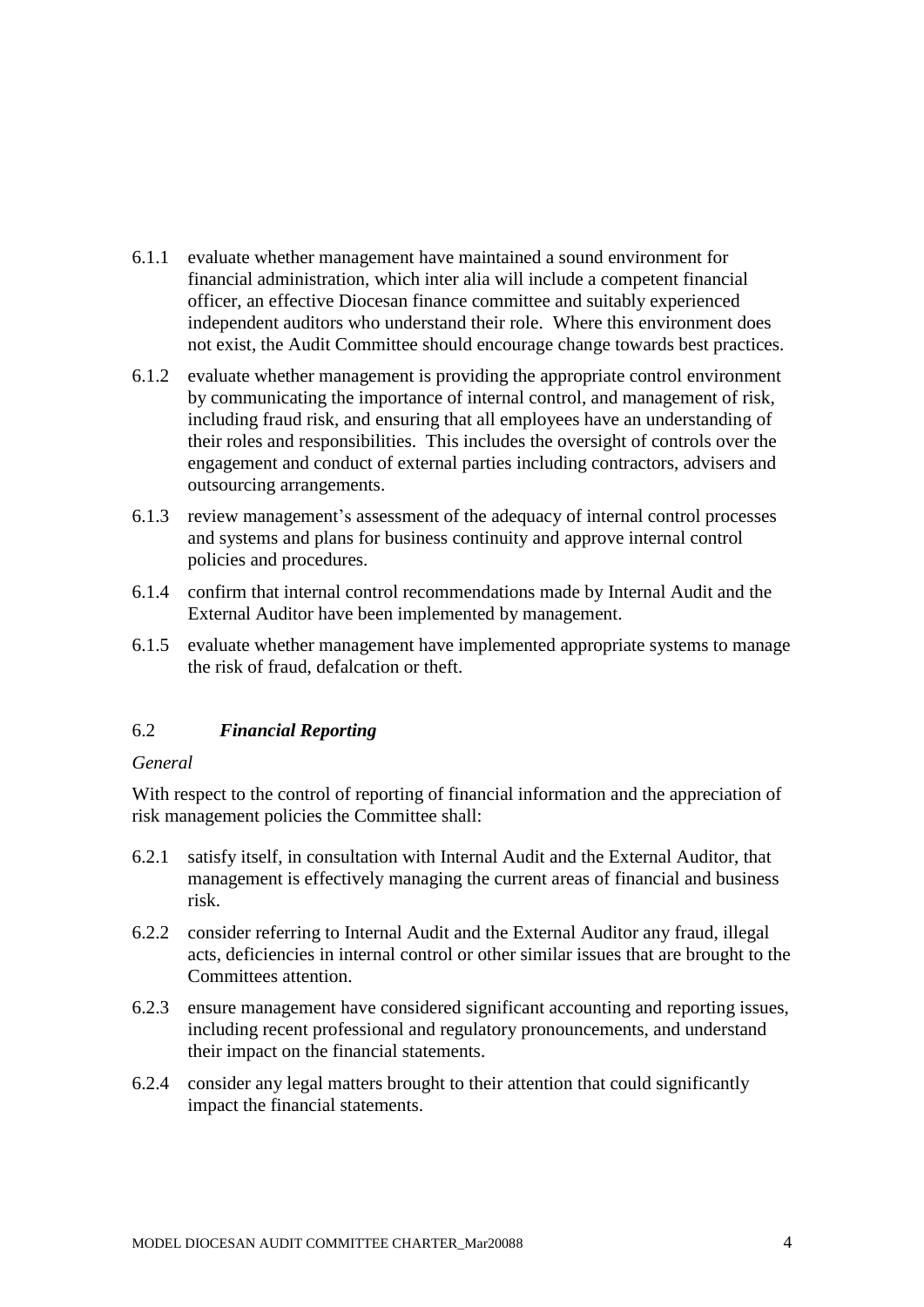### *Annual Financial Statements*

- 6.2.5 review the annual financial statements and determine whether they are consistent with the information known to members. The Committee shall assess whether the financial statements reflect appropriate accounting principles and the disclosure of appropriate financial performance measures.
- 6.2.6 focus on judgmental areas, for example those involving valuation of assets and liabilities, guarantees, environmental liabilities, litigation reserves, commitments, contingencies and complex or unusual transactions.
- 6.2.7 meet with management and the External Auditor to review the financial statements and the results of the audit.
- 6.2.8 review the annual report before its release and consider whether the information is reasonably consistent with the Audit Committee's knowledge of the Diocese and its operations.

#### 6.3 *Internal Audit*

With respect to the oversight of the Internal Audit function the Committee shall:

- 6.3.1 review and approve the plans, activities and organisational structure of the Internal Audit function and ensure that it has no unjustified restrictions or limitations.
- 6.3.2 review the qualifications of Internal Audit personnel and concur with the appointment, replacement, reassignment or dismissal of the Internal Audit Manager. The Committee shall review and approve the performance agreement of the Internal Audit Manager.
- 6.3.3 consider the effectiveness of the Internal Audit function and provide feedback on the performance of the Internal Audit Manager, both to the Internal Audit Manager and to Bishop-in-Council.
- 6.3.4 meet separately with the Internal Audit Manager to discuss any matters that the Audit Committee or Internal Audit believes should be discussed privately. The Committee shall ensure that significant findings and recommendations made by Internal Audit are discussed by the Audit Committee on a timely basis.
- 6.3.5 ensure that management responds to recommendations by Internal Audit.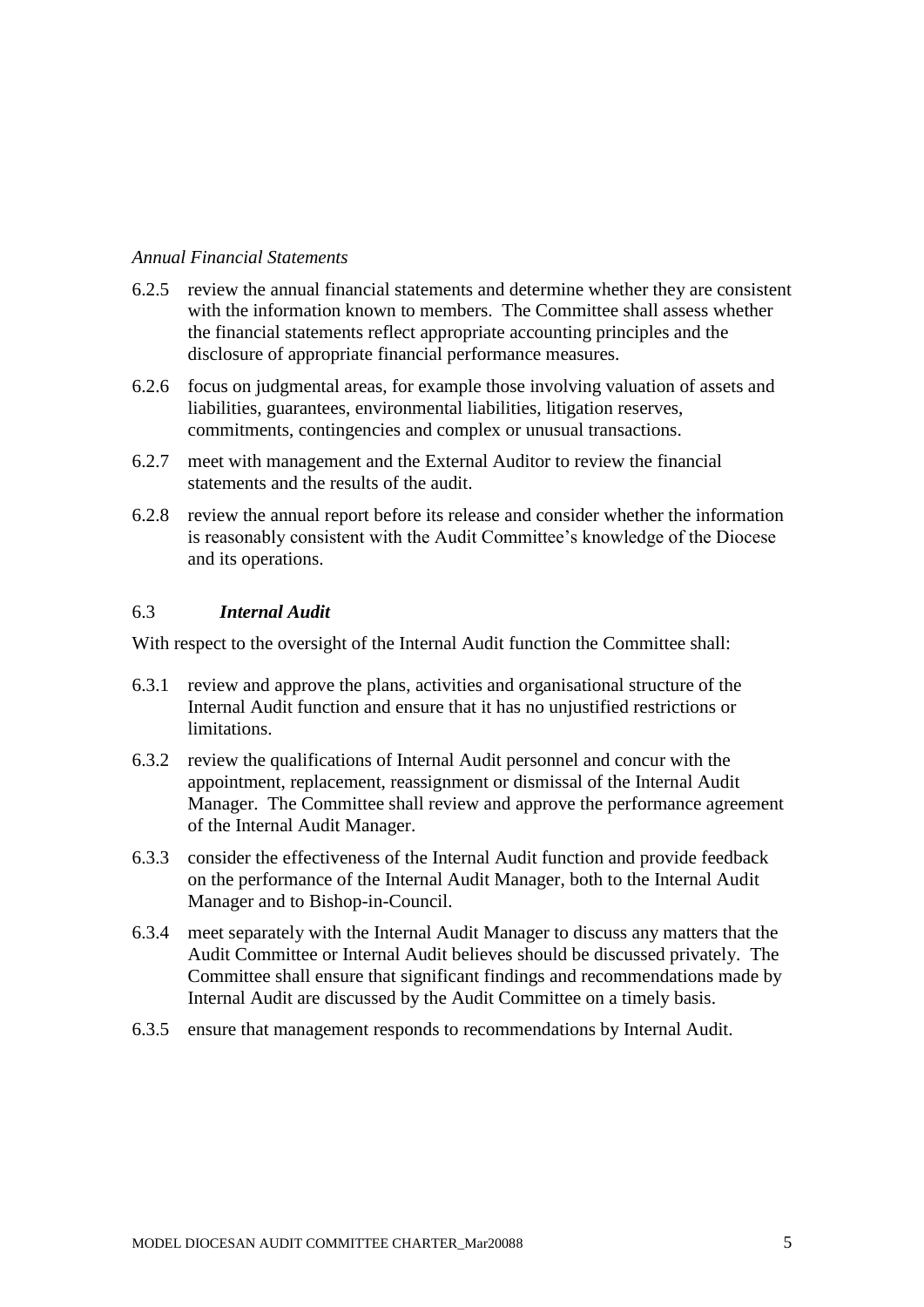# 6.4 *External Audit*

With respect to the oversight of the External Audit function, the Committee shall:

- 6.4.1 review the External Auditor's proposed audit scope and approach and ensure no unjustified restrictions or limitations have been made.
- 6.4.2 review the performance of the External Auditor in its dealings with the Diocese.
- 6.4.3 monitor the independence of the External Auditor, including the review and approval in advance of any non-audit services to be contracted by the Diocese from the External Auditor.
- 6.4.4 make recommendations to Bishop-in-Council regarding the appointment and reappointment of the External Auditor.
- 6.4.5 meet separately with the External Auditor to discuss any matters that the Audit Committee or auditors believe should be discussed privately. The Committee shall ensure that significant findings and recommendations made by the External Auditor are received and discussed on a timely basis.
- 6.4.6 ensure that management responds to recommendations made by the External Auditor.

# 6.5 *Compliance with Legislation and Regulations*

With respect to the oversight of the Compliance monitoring system, the Committee shall:

- 6.5.1 review the effectiveness of the system for monitoring compliance with legislation and regulations and the results of management's investigation (including disciplinary action) of any fraudulent acts or non-compliance.
- 6.5.2 obtain regular updates from management, with legal advice as necessary, regarding compliance matters.
- 6.5.3 be satisfied that all regulatory compliance matters have been considered in the preparation of the financial statements and annual report.